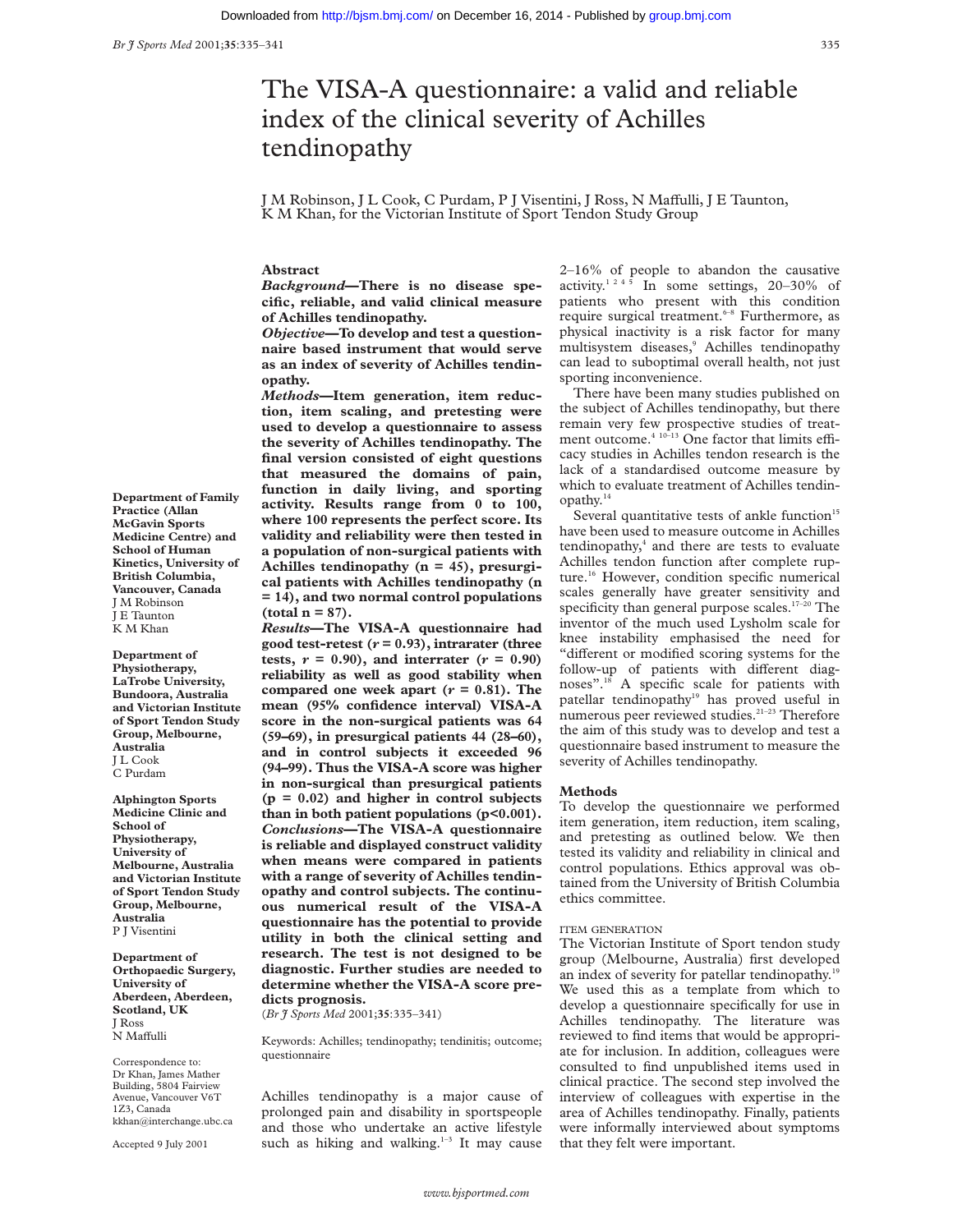IN THIS QUESTIONNAIRE, THE TERM PAIN REFERS SPECIFICALLY TO PAIN IN THE ACHILLES TENDON REGION 1. For how many minutes do you have stiffness in the Achilles region on first getting up? 2. Once you are warmed up for the day, do you have pain when stretching the Achilles tendon fully over the edge of a step? (keeping knee straight) 3. After walking on flat ground for 30 minutes, do you have pain within the next 2 hours? (If unable to walk on flat ground for 30 minutes because of pain, score 0 for this question). strong severe pain 100 min no pain 0 min POINTS POINTS 01234567 9 8 10 01234567 9 8 10



*Figure 1 The VISA-A questionnaire. Eight questions are used to determine the VISA-A score (continued). The VISA-A questionnaire can be dowloaded in full at http://bjsm.bmjjournals/cgi/content/full/35/5/336/DC1.*

# ITEM REDUCTION

A focus group consisting of the principal questionnaire developer, a primary care sports medicine doctor, and two physiotherapists reviewed the items generated. They decided that three domains—pain, functional status, and activity—were necessary, and they allocated three questions to each domain (fig  $1).^{24-27}$ 

### ITEM SCALING

A visual analogue scale (VAS) is more accurate and sensitive than categorical verbal scales.<sup>25 28</sup> 32 The first six questions use a VAS so that the patient may report magnitude of a continuum of subjective symptoms. Activity is best measured using a categorical rating system based on an incremental range of values.<sup>33</sup> Thus the final two questions used a categorical rating scale.

# PRETESTING

Before being shown the working version of the questionnaire, a group of 15 clinicians expert in the field of tendon injuries were asked to identify questions they felt were important in assessing the severity of Achilles tendon disorders. The group comprised eight physiotherapists, four primary care doctors, one orthopaedic surgeon, and one rehabilitation specialist.

The same 15 participants were then shown the VISA-A score and asked to evaluate the questionnaire. They were specifically asked if there were any questions they would add, delete, or modify. Fourteen of the participants had no questions to add, and none wanted any deleted or modified.

#### WEIGHTING

The questionnaire tests the three significant domains of dysfunction with three questions for each (question  $8$  is effectively two questions, one relating to pain with activity and the other to duration of activity). By removing redundancies and eliminating items of less importance, weighting of the remaining items may be the same (each question is scored out of 10) without affecting the value of the questionnaire.<sup>20</sup> The final version of the questionnaire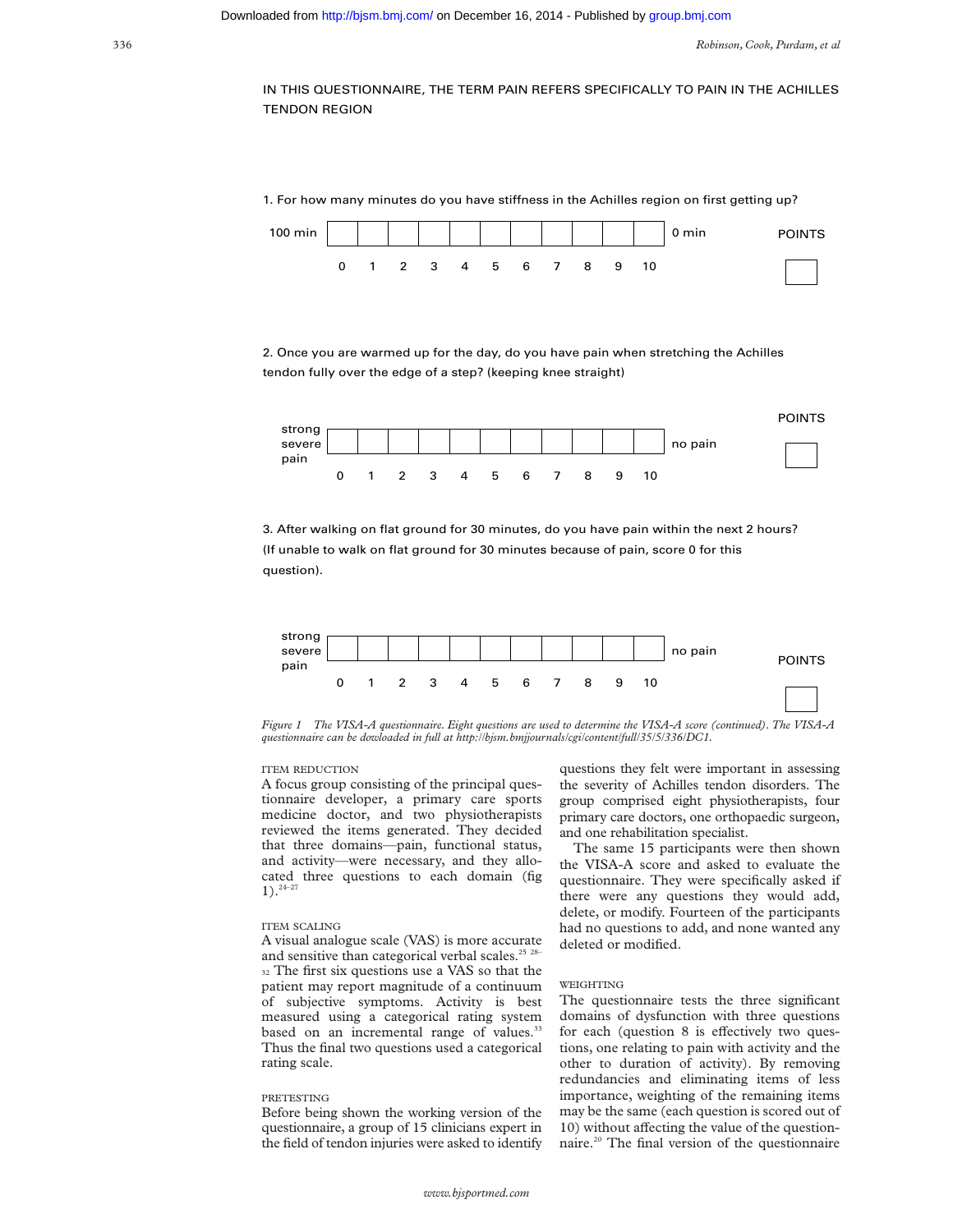

5. Do you have pain during or immediately after doing 10 (single leg) heel raises from a flat surface?



6. How many single leg hops can you do without pain?



7. Are you currently undertaking sport or other physical activity?



was called the Victorian Institute of Sport Assessment-Achilles questionnaire (VISA-A) (fig 1).

#### RELIABILITY AND VALIDITY TESTING

We administered the VISA-A questionnaire to four populations: group 1 (non-surgical patients;  $n = 45$ ) attended a primary care sports medicine clinic; group 2 (presurgical patients;  $n = 14$ ) had been referred to a sports orthopaedist for tendon surgery; group 3 (university students;  $n = 63$ ) represented a convenience sample of young normally active people to serve as a control group; group 4 (members of a running club;  $n = 24$ ) represented active, but non-injured people whose age matched the patient groups. As imaging does not provide a yardstick for tendon disorders, diagnosis was by assessment of two expert clinicians, as has been justified in other tendon studies.<sup>34-36</sup> For

inclusion in the study, subjects in all groups had to be older than 18 who were able to give written informed consent. For groups 1 and 2, subjects had to have a diagnosis of Achilles tendinosis, paratendinitis, or partial rupture with or without a retrocalcaneal or Achilles bursitis. For groups 3 and 4, subjects had to belong to the two groups as defined. Women who were pregnant or nursing were excluded, as were patients with a total rupture of the Achilles tendon. Subjects with previous or current Achilles tendon symptoms, but who were not currently undergoing treatment for the condition, were not excluded from the control groups as these groups were designed to reflect the populations.

We tested construct validity in two ways. Firstly, the 45 non-surgical patients in group 1 completed the VISA-A test and two other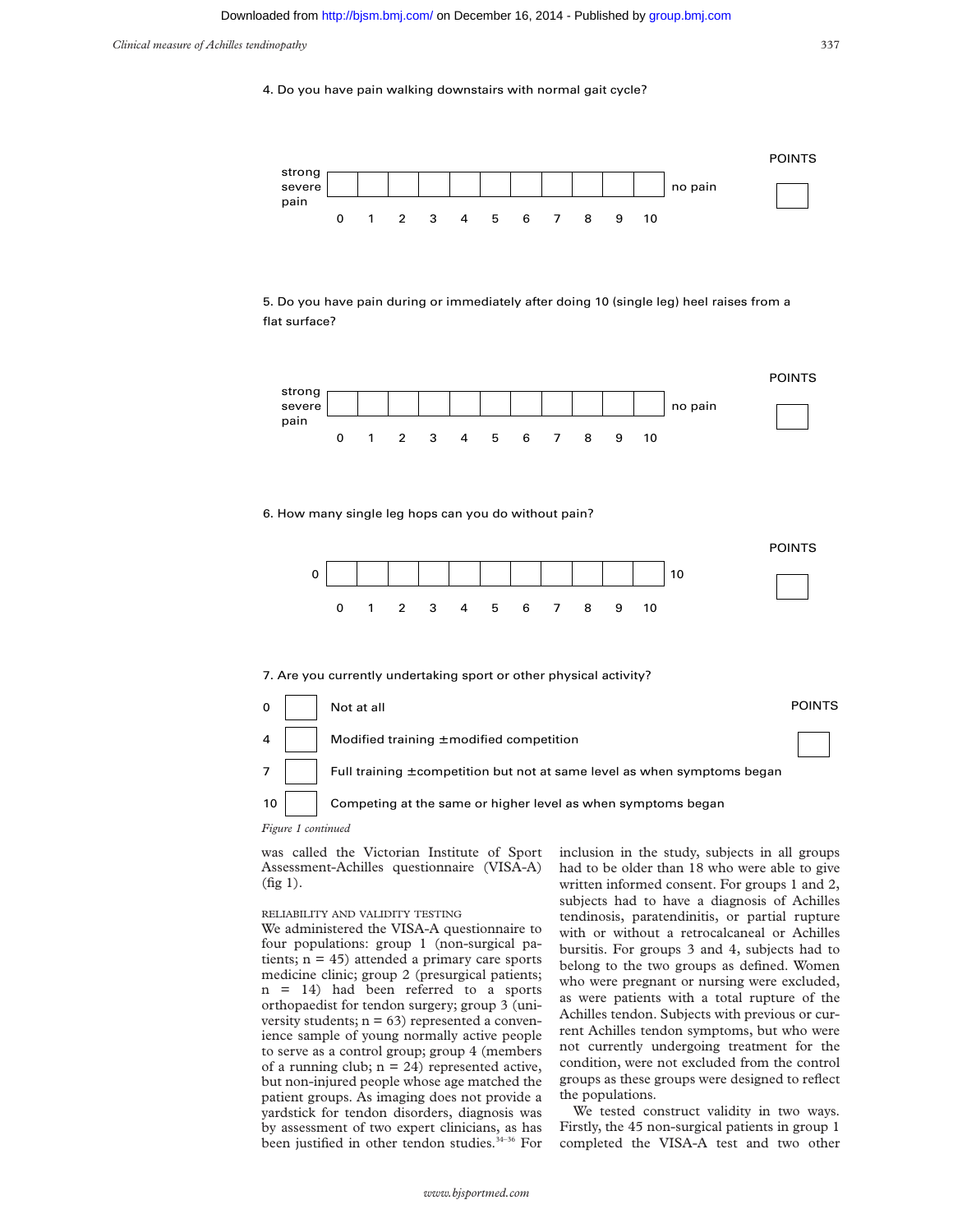- 8. Please complete **EITHER A, B or C** in this question.
- If you have **no pain while undertaking Achilles tendon loading sports** please complete **Q8A only**. •
- If you have **pain while undertaking Achilles tendon loading sports but it does not stop you from completing the activity**, please complete **Q8B only**. •
- If you have **pain that stops you from completing Achilles tendon loading sports**, please complete **Q8C only**. •
- A. If you have **no pain** while undertaking **Achilles tendon loading sports**, for how long can you train/practise?



## OR

B. If you have some pain while undertaking **Achilles tendon loading sports**, but it does not stop you from completing your training/practice, for how long can you train/practise?



# OR

C. If you have **pain that stops you** from completing your training/practice in **Achilles tendon loading sports**, for how long can you train/practise?



*Figure 1 continued*

generic tendon grading systems $37 38$  at one visit. Secondly, we tested the VISA-A scale in both surgical patients (group 2) who are generally considered to have the most significant degree of disease, and two control populations (groups 3 and 4).

All patients in group 1 attended our research centre on two occasions one week apart and completed the VISA-A questionnaire three times to test its reliability. At either the first or second visit, patients completed the questionnaire twice with a 60 minute interval to measure test-retest reliability. Short term reliability was measured by comparing VISA-A scores at one week follow up with the baseline measure. To test intertester reliability, the chief investigator (JR) and one of two other trained researchers administered the VISA-A questionnaire in a subset of 16 subjects. We also tested intertester and test-retest reliability studies in a control group (group 4). We did not test reliability in the surgical patients as they travelled to a tertiary referral centre and were not available for the one week follow up (short term stability) measure.

# STATISTICAL METHODS

All data were entered on a personal computer and results analysed using SPSS Version 7.0. Descriptive data are reported as mean, standard deviation, and 95% confidence interval. Correlation of VISA-A scores in group 1 patients with the other scoring scales was by Spearman's rank correlation coefficient for non-parametric data, as the data were not normally distributed. Reliability data were analysed by Pearson's *r*, as these data were normally distributed. VISA-A scores in the various study groups were compared using single factor analysis of variance with Tukey's post hoc test.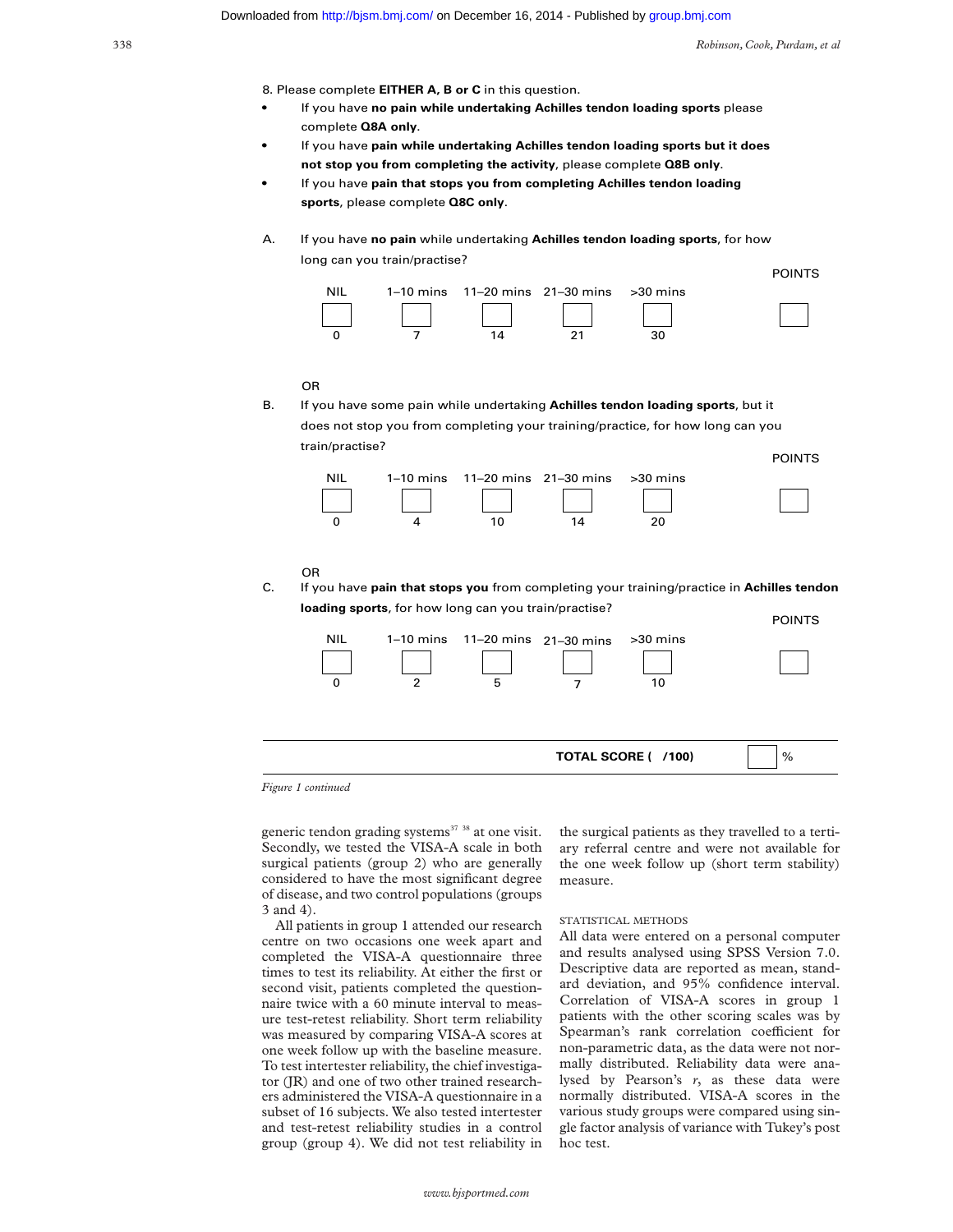|                                                                                                                 | Age (years)                  |                            |                                                              | Duration of symptoms (months) |                                               |                             | VISA-A score         |               |                                              |
|-----------------------------------------------------------------------------------------------------------------|------------------------------|----------------------------|--------------------------------------------------------------|-------------------------------|-----------------------------------------------|-----------------------------|----------------------|---------------|----------------------------------------------|
|                                                                                                                 | Mean                         | SD                         | 95% CI                                                       | Mean                          | SD                                            | 95% CI                      | Mean                 | SD            | 95% CI                                       |
| Group 1 $(n=45, 18F, 27M)$<br>Group 2 $(n=14, 6F, 8M)$<br>Group $3(n=63, 31F, 32M)$<br>Group $4(n=20, 9F, 11M)$ | 42.3<br>44.3<br>23.0<br>40.9 | 11.4<br>14.8<br>2.9<br>9.1 | 38.9 to 45.7<br>35.4 to 53.3<br>22.3 to 23.7<br>38.7 to 43.1 | 21.0<br>19.2                  | 25.5<br>4.1<br>$N/A^{\star}$<br>$N/A^{\star}$ | 7.7 to 23.1<br>14.8 to 19.2 | 64<br>44<br>96<br>98 | 17<br>28<br>3 | 59 to 69<br>28 to 60<br>94 to 98<br>97 to 99 |

\*Although a total of five control subjects had Achilles tendon symptoms for 0.5–2 months, they are not tabled here as they are not representative of the group.

# **Results**

**SUBJECTS** 

Table 1 shows descriptive data on the study participants. Twelve group 1 non-surgical patients (24 tendons) had bilateral symptoms, and 33 patients had unilateral symptoms, giving a total of 57 symptomatic tendons and 33 asymptomatic tendons. As the presence of Achilles tendon pain was not an exclusion from any group in the study, two university students and three subjects from running clubs reported pain in the Achilles tendon.

#### QUESTIONNAIRE

The final version of the VISA-A questionnaire contained eight questions that covered the three domains of pain (questions 1–3), function (questions 4–6), and activity (questions 7 and 8.) Questions one to seven are scored out of 10, and question 8 carries a maximum of 30. Scores are summed to give a total out of 100. An asymptomatic person would score 100 (fig 1). For question 8, participants must answer only part A, B, or C. If the participant has pain when undertaking sport, he or she automatically loses at least 10, and possibly 20, points.

#### RELIABILITY

Table 2 summarises the reliability of the VISA-A questionnaire. There was no difference in scores whether the test-retest questionnaires were completed at the first visit or at the second visit ( $p = 0.58$ ).

#### VALIDITY

Figures 2 and 3 illustrate the construct validation. The VISA-A score correlated significantly with both Percy and Conochie's grade of severity (Spearman's  $r = 0.58$ ; p<0.01) and that of Curwin and Stanish (Spearman's *r* =  $-0.57$ ; p< $0.001$ ).

The second part of construct validity testing compared scores in various patient and control groups. Comparing the VISA-A scores of all four groups showed that the mean VISA-A scores of the groups of patients with Achilles tendinopathy (both group 1 and 2) were significantly lower (p<0.001) than those of the control groups (both group 3 and 4) (fig 4). Furthermore, patients with Achilles tendinopathy in

# *Table 2 Summary of reliability of VISA-A score*

|                                           | Group 1, non-surgical patients |             | Group 4, running club |             |  |
|-------------------------------------------|--------------------------------|-------------|-----------------------|-------------|--|
| Reliability (2 tests except where stated) | $\boldsymbol{n}$               | Pearson's r | $\boldsymbol{n}$      | Pearson's r |  |
| Test-retest reliability                   | 45                             | 0.93        | 24                    | 0.98        |  |
| Intrarater reliability (3 trials)         | 29                             | 0.90        |                       |             |  |
| Interrater reliability                    | 16                             | 0.90        | 24                    | 0.97        |  |
| Short term (one week) reliability         | 45                             | 0.81        | 12                    | 0.98        |  |

group 1 (non-surgical patients) had a significantly higher mean VISA-A score than patients in group 2 (presurgical patients) p=0.02  $(fig 4)$ .

## **Discussion**

To be in a position to practice evidence based medicine, the sports medicine community



*Figure 2 Scatter plot of VISA-A score compared with the* grade of severity of Percy and Conochie.



*Figure 3 Scatter plot of VISA-A score compared with the grade of severity of Curwin and Stanish.38*



*Figure 4 Box plot showing VISA-A scores among the four groups of participants in this study.*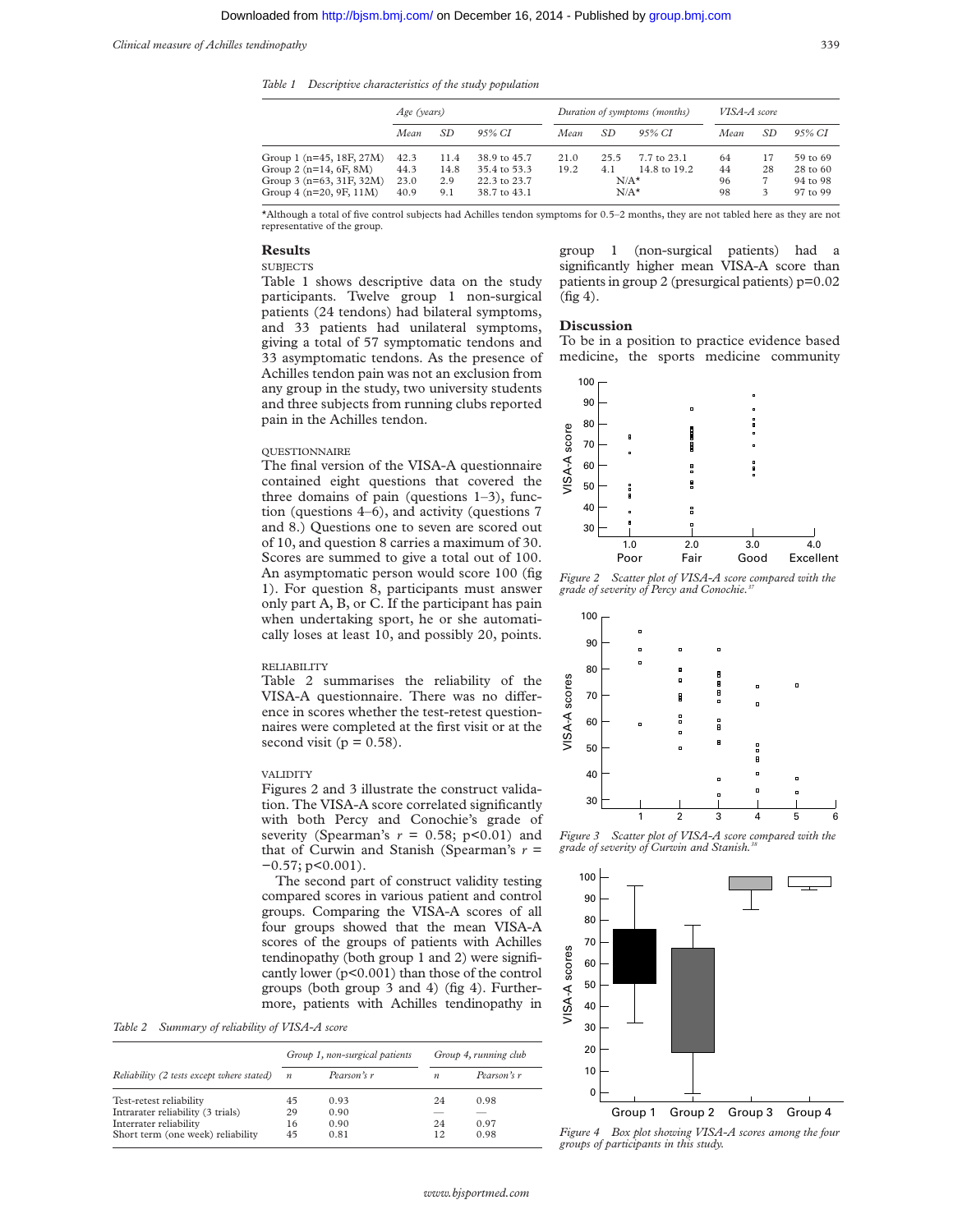must conduct studies with objective outcome measures. To date there is no tool designed for this purpose in patients with Achilles tendinopathy. This study suggests that the VISA-A questionnaire may fill this void, as it is valid, reliable, and user friendly.

#### STRENGTHS OF THE VISA-A QUESTIONNAIRE

The VISA-A questionnaire displayed construct validity when used in two populations of patients with Achilles tendinopathy and control subjects. The questionnaire avoids the redundant components of non-specific scoring systems such as that developed for hind foot problems by the American Orthopaedic Society,<sup>17 27</sup> and those devised for Achilles tendon rupture.39 40 The VISA-A questionnaire also compares favourably with two generic tendon grading systems $3738$  that use a categorical rating scale. There are no published validation or reliability data for either of these scales and categorical scales have been criticised for being insensitive to subtle changes in a clinical condition.<sup>41</sup> <sup>42</sup>

We believe that the questionnaire's excellent reliability reflects the uncomplicated nature of the questions and the use of a VAS that has proven reliable in questionnaires.<sup>43</sup> Because the questionnaire can be self administered with a minimum of investigator assistance, it avoids some potential for observer bias that can diminish interobserver reliability.

As well as being valid and reliable, the VISA-A questionnaire is easy to use. It generally takes less than five minutes to administer, even in patients with chronic and severe symptoms. Also, we found that a medical student and a sports medicine doctor obtained virtually identical results, so specialised training is not required to administer the test. In clinical practice, we have found that patients who have had the questionnaire administered once by an investigator or clinician can easily complete the questionnaire alone on future occasions. Although this aspect of questionnaire use was not tested formally in this study, we believe the instrument has the potential to be self administered after the baseline test.

The continuous numerical result of the VISA-A questionnaire is ideal for comparing patients' progress in the clinical setting. As tendinopathy takes some time to resolve, weeks can elapse between doctor visits. The VISA-A score could be used to monitor a patient's progress. However, until the VISA-A scale is tested in longitudinal studies, we can only suggest it has potential for use in this way.

In the research setting, this index of severity of Achilles tendinopathy could prove very useful in descriptive studies as well as providing an outcome measure in intervention studies. However, we consider that any such studies would be greatly strengthened if they were carried out in homogeneous groups of athletes for example, runners only, volleyball players only—as the VISA-A score has not yet been shown to respond equally to change in Achilles tendon function in different sports. Nevertheless, our data show that it is suitable for patients being managed both conservatively

and surgically. Because the test requires no equipment and is not subject to observer bias, it may prove suitable for data collected in multicentre studies.

CLINICALLY RELEVANT METHODOLOGICAL ISSUES WHEN ADMINISTERING THE VISA-A

We note in question 8 that participants answer only part A, B, or C. However, we found that, after we explained this concept to participants, they had no trouble understanding it subsequently. The question is scored in this way to differentiate patients who have a certain functional level without pain, and those who perform to a similar level of function despite pain. Clearly the latter is not as close to perfect as the former, and the VISA-A score reflects that because of the three stems of question 8.

As a corollary of this point, the recreational person who has Achilles tendinopathy—for example, an archer—could only score a maximum of 70 on the VISA-A score as outlined. In this clinical setting, once the patient reached 70, both the patient and the doctor would realise that this indicated that the patient was cured. In randomised controlled trials in which the VISA-A is used as an outcome measure, researchers could standardise the score as a percentage, or, as is most usual, report change, either in absolute units or as a percentage of baseline. Thus, just as knee extension strength (a measurement) is sometimes used as a raw score (in kg), adjusted for height in the analysis (in kg/cm), or corrected for in regression, so the VISA score has the potential to be used in a variety of ways depending on the setting.

Although there was a statistically significant difference between population mean VISA-A scores in the non-surgical and surgical patient groups, this does not mean that the VISA-A score has any role to play in the decision as to whether or not surgery is indicated. The only indication for surgery in Achilles tendinopathy is failure of conservative management, $4\overline{4}$  and this remains a clinical decision to be made between doctor and patient.

#### LIMITATIONS OF THE VISA-A QUESTIONNAIRE

We emphasise that the VISA-A questionnaire is an index of the severity of a clinically diagnosed condition—it is not a diagnostic tool. Thus other conditions that influence lower limb function (such as ankle sprain) will reduce a patient's VISA-A score. Furthermore, limitation of function (such as severe sciatica) limits the subject's ability to score well in question 8, even though the Achilles tendon may be uninjured. This has not proved to be a problem in patellar tendon research<sup>21-23</sup> that used a similarly designed VISA questionnaire for that condition (VISA-P).

A limitation of this study is that we do not have longitudinal change data, and therefore cannot comment on the sensitivity of the VISA-A to detect change with intervention. This aspect of the instrument will be evaluated in a future study. Further studies should also test the reliability and short term stability of the VISA score in the setting of a surgical population. However, we have no reason to suspect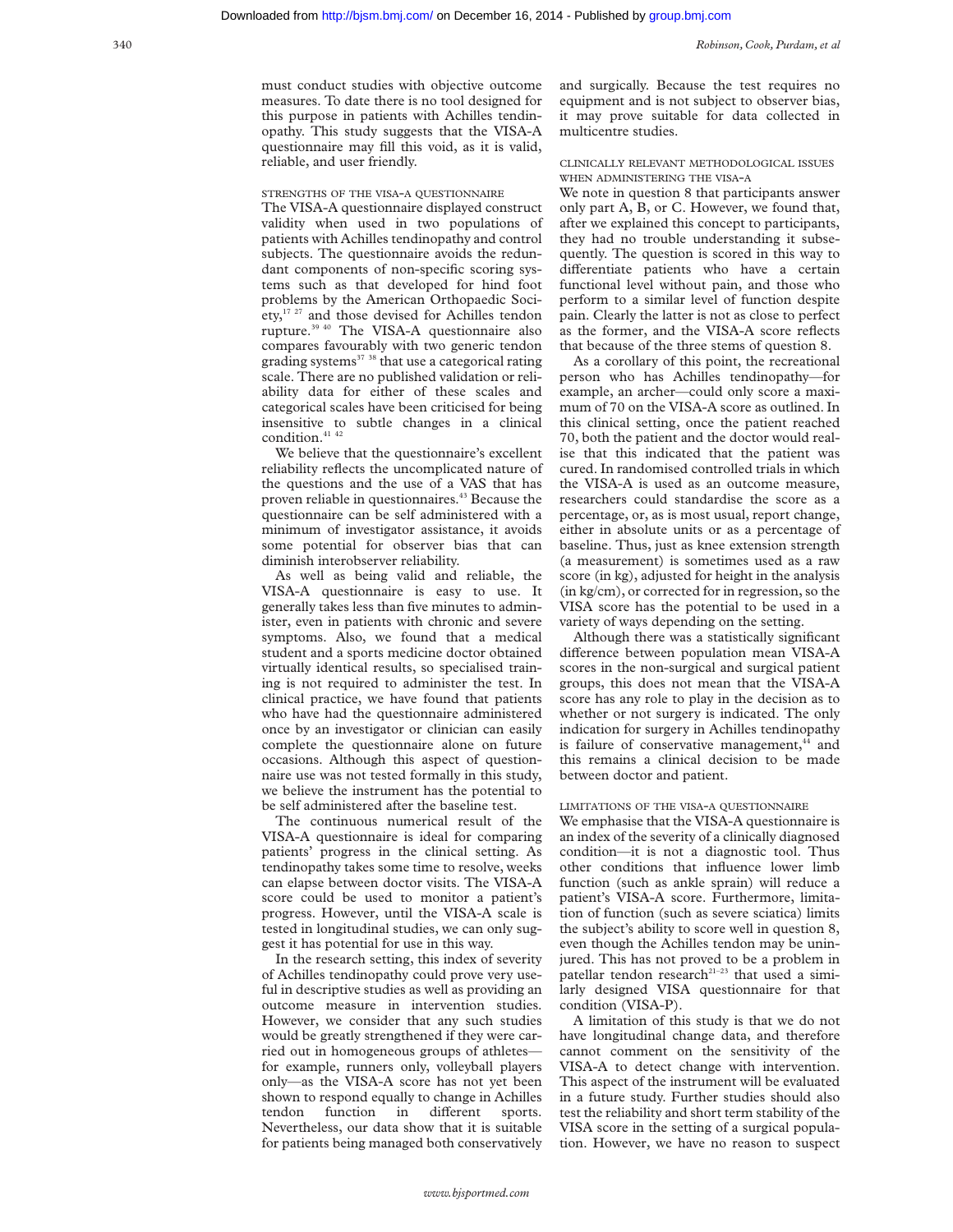that it would be inferior to the reliability data reported here.

We conclude that the VISA-A questionnaire provides a valid, reliable, and user friendly index of the severity of Achilles tendinopathy. Although the limited time for consultation in routine clinical practice means that the main role of this tool is likely to be as an outcome measure in treatment studies, the VISA-A scale can be easily administered in clinical practice. Further studies are needed to determine whether the VISA-A score predicts prognosis.

This project was funded in part by a grant from the British Columbia Sports Medicine Research Foundation.

- 1 Kvist M. Achilles tendon injuries in athletes. *Sports Med*
- 1994;**18**:173–201. 2 Józsa L, Kannus P. *Human tendons*. Champaign, IL: Human Kinetics, 1997.
- 3 Alfredson H, Lorentzon R. Chronic Achilles tendinosis: recommendations for treatment and prevention. *Sports Med* 2000;**29**:135–46.
- 4 Paavola M, Kannus P, Paakkala T, *et al*. Long-term prognosis of patients with achilles tendinopathy. An observational 8-year follow-up study. *Am J Sports Med* 2000;**28**:634–42. 5 Almekinders LC. Tendinitis and other chronic tendinopa-
- 
- thies. *J Am Acad Orthop Surg* 1998;**6**:157–164.<br>6 Waterston SW, Maffulli N, Ewen SWB. Subcutaneous rup-<br>ture of the Achilles tendon: basic science and some aspects of clinical practice. *Br J Sports Med* 1997;**31**:289–98. 7 Kvist M. Achilles tendon overuse injuries. A clinical and
- pathophysiological study in athletes with special reference to Achilles paratenonitis. PhD thesis, University of Turku, 1991.
- 8 Leppilahti J, Karpakka J, Gorra A, *et al*. Surgical treatment of overuse injuries to the Achilles tendon. *Clinical Journal of Sports Medicine* 1994;**4**:100–7.
- 9 Booth FW, Gordon SE, Carlson CJ, *et al*. Waging war on
- modern chronic diseases: primary prevention through<br>exercise biology.  $\tilde{J}Appl Physiol 2000388.774-87.$ <br>10 Maffulli N, Testa V, Capasso G, et al. Results of percutane-<br>ous longitudinal tenotomy in Achilles tendinopathy in middle- and long-distance runners. *Am J Sports Med* 1997;<br>25:835–40
- **<sup>25</sup>**:835–40. 11 Alfredson H, Pietila T, Lorentzon R. Chronic Achilles tendinitis and calf muscle strength. *Am J Sports Med* 1996;**24**:829–33.
- 12 Alfredson H, Pietila T, Jonsson P, *et al*. Heavy-load eccentric calf muscle training for the treatment of chronic Achilles tendinosis. *Am J Sports Med* 1998;**26**:360–6.
- 13 Mafi N, Lorentzon R, Alfredson H. Superior short-term results with eccentric calf muscle training compared to concentric training in a randomized prospective multi-center study on patients with chronic Achilles tendinosis. *Knee Surg Sports Traumatol Arthrosc* 2001;**9**:42–7.
- 14 Khan KM, Maffulli N. Tendinopathy: an Achilles' heel for athletes and clinicians. [Lead editorial].*Clinical Journal of*
- 15 Kaikkonen A, Kannus P, Jarvinen M. A performance test protocol and scoring scale for the evaluation of ankle inju-ries. *Am J Sports Med* 1994;**22**:462–9.
- 16 Leppilahti J, Forsman K, Puranen J, *et al*. Outcome and prognostic factors of achilles rupture repair using a new scoring method. *Clin Orthop* 1998;**346**:152–61.
- 17 Kitaoka HB, Patzer GL. Analysis of clinical grading scales for the foot and ankle. *Foot Ankle Int* 1997;**18**:443–6. 18 Lysholm J, Gillquist J. The evaluation of knee ligament sur-
- 
- gery with special emphasis to the use of a knee scoring<br>scale. Am J Sports Med 1982;10:150-4.<br>19 Visentini PJ, Khan KM, Cook JL, et al. The VISA score: an<br>index of the severity of jumper's knee (patellar tendinosis).<br>J Sc
- 20 Kirkley A, Griffin S, McLintock H, et al. The development and evaluation of a disease-specific quality of life measure-ment tool for shoulder instability. The Western Ontario Shoulder Instability Index (WOSI). *Am J Sports Med* 1998; **26**:764–72.
- 21 Khan KM, Visentini PJ, Kiss ZS, *et al*. Correlation of US and MR imaging with clinical outcome after open patellar tenotomy: prospective and retrospective studies. *Clinical Journal of Sport Medicine* 1999;**9**:129–37.
- 22 Coleman BD, Khan KM, Kiss ZS, *et al*. Outcomes of open and arthroscopic patellar tenotomy for chronic patellar tendinopathy: a retrospective study. *Am J Sports Med* 2000; **28**:183–90.
- 23 Cook JL, Khan KM, Kiss ZS, *et al*. Prospective imaging study of asymptomatic patellar tendinipathy in elite junior basketball players. *J Ultrasound Med* 2000;**19**:473–9.
- 24 Bellamy N. Pain assessment in osteoarthritis: experience with the WOMAC osteoarthritis index. *Semin Arthritis Rheum* 1989;**184**(suppl 2):14–17.
- 25 Huskisson EC. Measurement of pain. *Lancet* 1974;**2**:1127– 31.
- 26 Melzack R. Concepts of pain measurement. In: Melzack R, ed. *Pain measurement and assessment*. New York: Raven Press, 1983:293.
- 27 Thordarson DB, Krieger LE. Operative vs. nonoperative treatment of intra-articular fractures of the calcaneus: a prospective randomized trial. *Foot Ankle Int* 1996;**17**:2–9.
- 28 Huskisson EC, Jones J, Scott PJ. Application of visual analogue scales to the measurement of functional capacity. *Rheumatol Rehab* 1976;**15**:185–7.
- 29 Flandry F, Hunt JP, Terry GC, *et al*. Analysis of subjective knee complaints using visual analog scales. *Am J Sports Med* 1991;**19**:112–18.
- Scott PJ, Huskisson EC. Measurement of functional capacity ity with visual analogue scales. *Rheumatol Rehab* 1977;**16**: 257–9.
- 31 Downie WW, Leathman PA, Rhind VM, *et al*. Studies with pain rating scales. *Ann Rheum Dis* 1978;**37**:378–81.
- 32 Price DD, McGrath PA, Rafii A, *et al*. The validation of visual analogue scales as ratio scale measures for chronic and experimental pain. *Pain* 1983;**17**:45–56.
- 33 Harrison E, Magee D, Quinney H. Development of a clini-cal tool and patient questionnaire for evaluation of patellofemoral pain syndrome patients.*Clinical Journal of Sports Medicine* 1996;**6**:163–70.
- 34 Lian O, Holen KJ, Engebrestson L, *et al*. Relationship between symptoms of jumper's knee and the ultrasound characteristics of the patellar tendon among high level male
- volleyball players. *Scand J Med Sci Sports* 1996;6:291-6.<br>35 Shalaby M, Almekinders LC. Patellar tendinitis: the significance of magnetic resonance imaging findings. *Am J Sports Med* 1999;**27**:345–9.
- 36 Cook JL, Kiss ZS, Khan KM. Patellar tendinitis: the signifi-cance of magnetic resonance imaging findings [letter]. *Am J Sports Med* 1999;**27**:831.
- 37 Percy EC, Conochie LB. The surgical treatment of ruptured tendo achillis. *Am J Sports Med* 1978;**6**:132–6. 38 Curwin S, Stanish WD. *Tendinitis: its etiology and treatment*.
- Lexington: Collamore Press, 1984.
- 39 Thermann H, Zwipp H, Tscherne H. Functional treatment concept of acute rupture of the Achilles tendon. 2 years results of a prospective randomized study. (In German.) *Unfallchirurg* 1995;**98**:21–32.
- 40 Boyden EM, Kitaoka HB, Cahalan TD, *et al*. Late versus early repair of Achilles tendon rupture. Clinical and biomechanical evaluation. *Clin Orthop* 1995;**317**:150–8.
- 41 Harms-Ringhdahl K, Carlsson AM, Ekhom J, *et al*. Pain assessment with different intensity scales in response to loading of joint structures. *Pain* 1986;27:401-11.
- 42 Jozsa L, Kvist M, Balint BJ, *et al*. The role of recreational sport activity in Achilles tendon rupture. A clinical, patho-anatomical, and sociological study of 292 cases. *Am J Sports Med* 1989;**17**:338–43.
- 43 Hoher J, Munster A, Klein J,*et al*. Validation and application of a subjective knee questionnaire. *Knee Surg Sports Traumatol Arthrosc* 1995;**3**:26–33.
- 44 Brukher P, Khan K. *Clinical Sports Medicine.* Sydney: McGraw-Hill, 2001:547–8.

# **Take home message**

There is a need for a quantitative index of pain and function in patients with Achilles tendinopathy. The VISA-A questionnaire is a valid, reliable, and easy to administer measure of the severity of Achilles tendinopathy and appears to be suitable for both clinical rating and quantitative research.